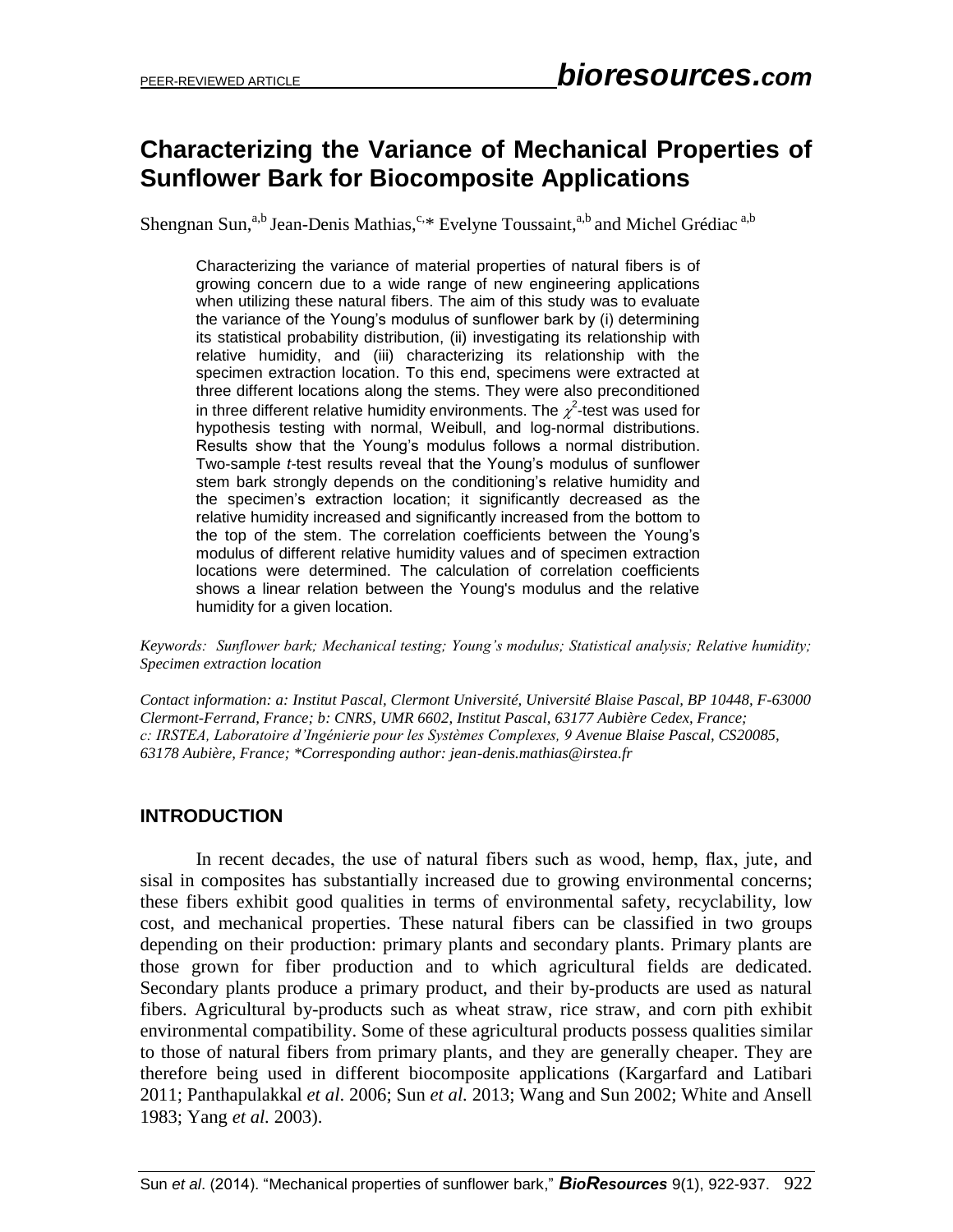Boards made of rice husk and sawdust exhibit good material properties, such as mechanical strength and water resistance, as well as noise and thermal insulation, with a competitive price when compared to wood board. Yang *et al.* (2003) reported that the noise and thermal insulation properties of rice straw have led to its substitution for wood in particle board and insulation board in wooden constructions. Viswanathan and Gothandapani (1999) produced and tested ceiling boards from agricultural rice husk and sawdust waste. They found that the produced sheets showed similar physical properties to those of commercial samples with respect to moisture content, water absorption rate, and mechanical strength. These advantages make agricultural by-products extremely competitive for use in composites, especially for industrial applications that require a compromise between mechanical properties, environmental compatibility, and cost.

We focus here on a promising agricultural by-product, sunflower stems. In Europe, sunflowers are widely cultivated for the edible oil extracted from their grains; however, there is no significant industrial use of the sunflower stems, which are shredded after the flowers are harvested. In a dry stem, the density of bark is 0.35, which is about 16 times greater than the pith. Considering a set of ten stems, it has been observed that the weight of the bark is equal to 89±33 grams. This corresponds to 94% of the total mass of the stem. The abundant sources (FAOSTAT 2010) and favorable mechanical properties of the bark (Sun *et al.* 2013) make it possible to use this by-product for biosourced composite materials. Nevertheless, a main drawback is the lack of its reliability due to the large variance of its properties. Hence, characterizing the variance of its mechanical properties is necessary for future biocomposite applications.

The variance of several natural fiber properties has been studied in the literature. The first study concerns the statistical analysis of fiber strength distribution and fiber dimension aspect distribution using symmetrical Gaussian and non-symmetrical Weibull / log-normal distributions. Zafeiropoulos *et al.* (2007) highlighted the effect of surface treatment on flax fiber strength by the analysis of variance (ANOVA) based on the assumption that fiber strength follows a normal distribution. The surface treatment effect was also studied using a Weibull distribution (Zafeiropoulos and Baillie 2007). However the ANOVA method cannot be used in this latter case; thus, the significance analysis is performed only by observing whether the mean values are within confidence intervals. Both methods find that surface treatment does not significantly change fiber strength. The elementary flax fiber studies of Joffe *et al.* (2003) and Andersons *et al.* (2005) revealed that fiber strength is reasonably well-approximated by the two-parameter Weibull distribution. Distribution parameters were determined using the maximum likelihood method. For wheat straw fibers, a good fit was observed between fiber strength and the two-parameter Weibull distribution (Panthapulakkal *et al.* 2006). The dimension aspect distribution of wood pulp fibers was studied by Pulkkinen *et al*. (2006) with normal, lognormal, Weibull, and gamma distributions. Among these, Weibull distribution was found to fit the experimental distributions*.* Yao *et al.* (2008) found that fiber length and aspect ratio distributions for all fibers in rice straw fiber-reinforced composite followed a lognormal distribution.

The second type of study on variance concerns the analysis of physical and structural property relationships (Charlet *et al.* 2010). The conclusion is that variance in the mechanical properties of flax fiber may be primarily due to the variation in the cellulose content from one fiber to another, and also to the randomness of the location and size of defects along each fiber. Concerning sunflower stem properties, it was found in a previous study (Sun *et al.* 2013) that the variance of the Young's modulus of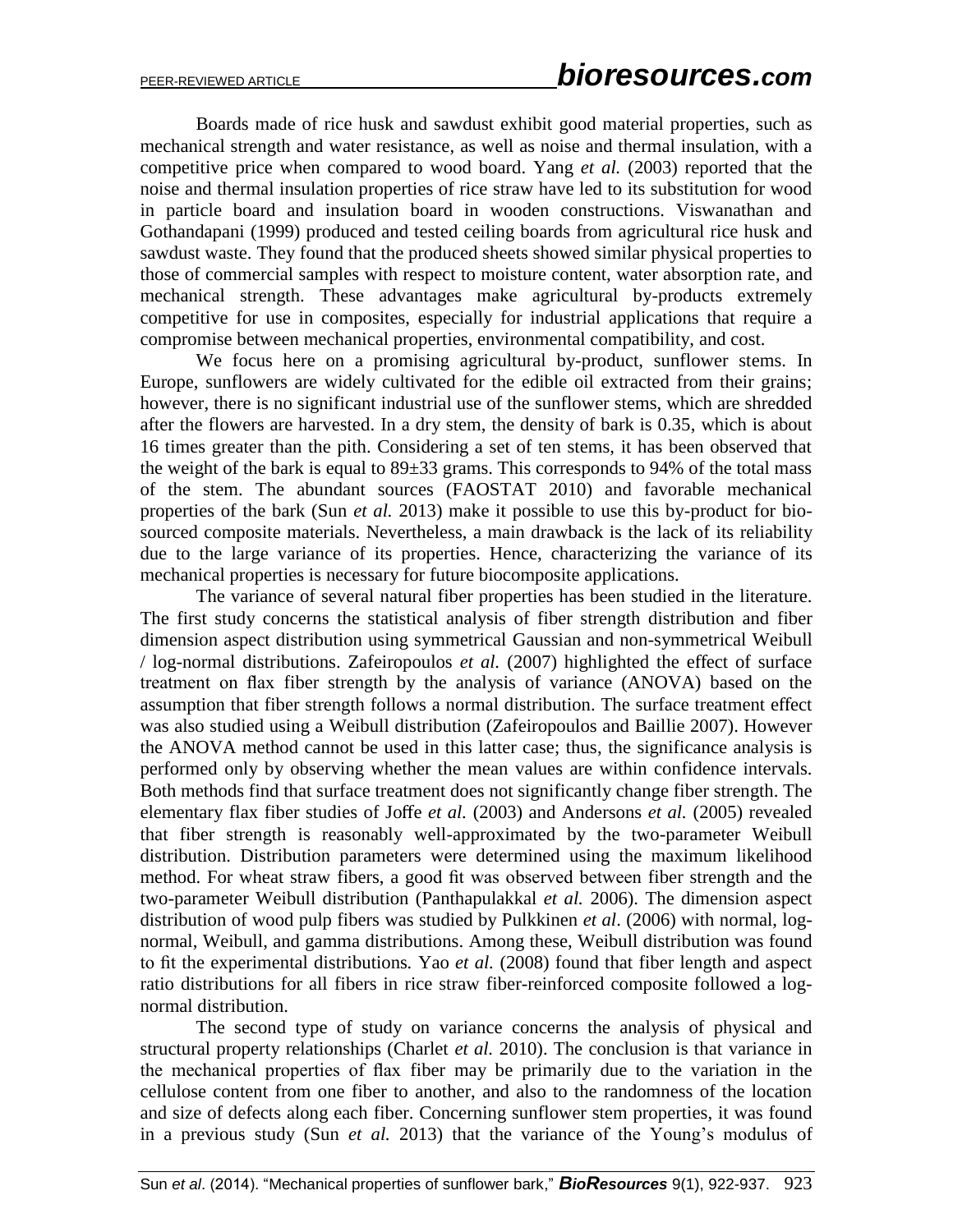sunflower bark specimens is not only due to natural variability in plants, but may also be due to the conditioning's relative humidity and to the specimen extraction location along the stem. However, the sample size was not large enough to conduct a statistical test and to give confidence in the results.

Consequently, 810 mechanical tests were conducted in the present study to provide a sufficient number of results to study the variance of the Young's modulus. In the first part, we describe the mechanical experimental set-up, including specimen preparation. In the second part, we present the statistical tools used in this study: statistical distribution histograms of Young's modulus,  $\chi^2$ -test, two-sample *t*-test, and correlation coefficients. In the third part, both the statistical distribution of the Young's modulus and the influences of relative humidity and specimen extraction location on the Young's modulus are investigated using statistical tools (significance tests and correlation coefficients) applied to our experimental results.

## **EXPERIMENTAL**

## **Specimen Preparation and Mechanical Tests**

Bark specimens were extracted from different stem locations and conditioned at different relative humidity (RH) conditions before each test to evaluate the influence of these parameters on the Young's modulus of the bark.

## *Bark specimens*

The sunflower species used for this study was LG 5474 (Limagrain Verneuil Holding LVH), grown in Perrier, France, in 2010. The locations on the sunflower stem where bark specimens were extracted are presented in Fig. 1. Stems were selected that were 765 mm in length. One end of the stem was the location of the first stem node above the roots. From this end of the stem, three different height sections (bottom, middle, and top) that were 75 mm in length were cut out to obtain bark specimens. Using these three sections enables the influence of the specimen extraction location on the Young's modulus to be evaluated. Each section was longitudinally divided (along the fiber direction) into six parts (see cross section A-A in Fig. 1).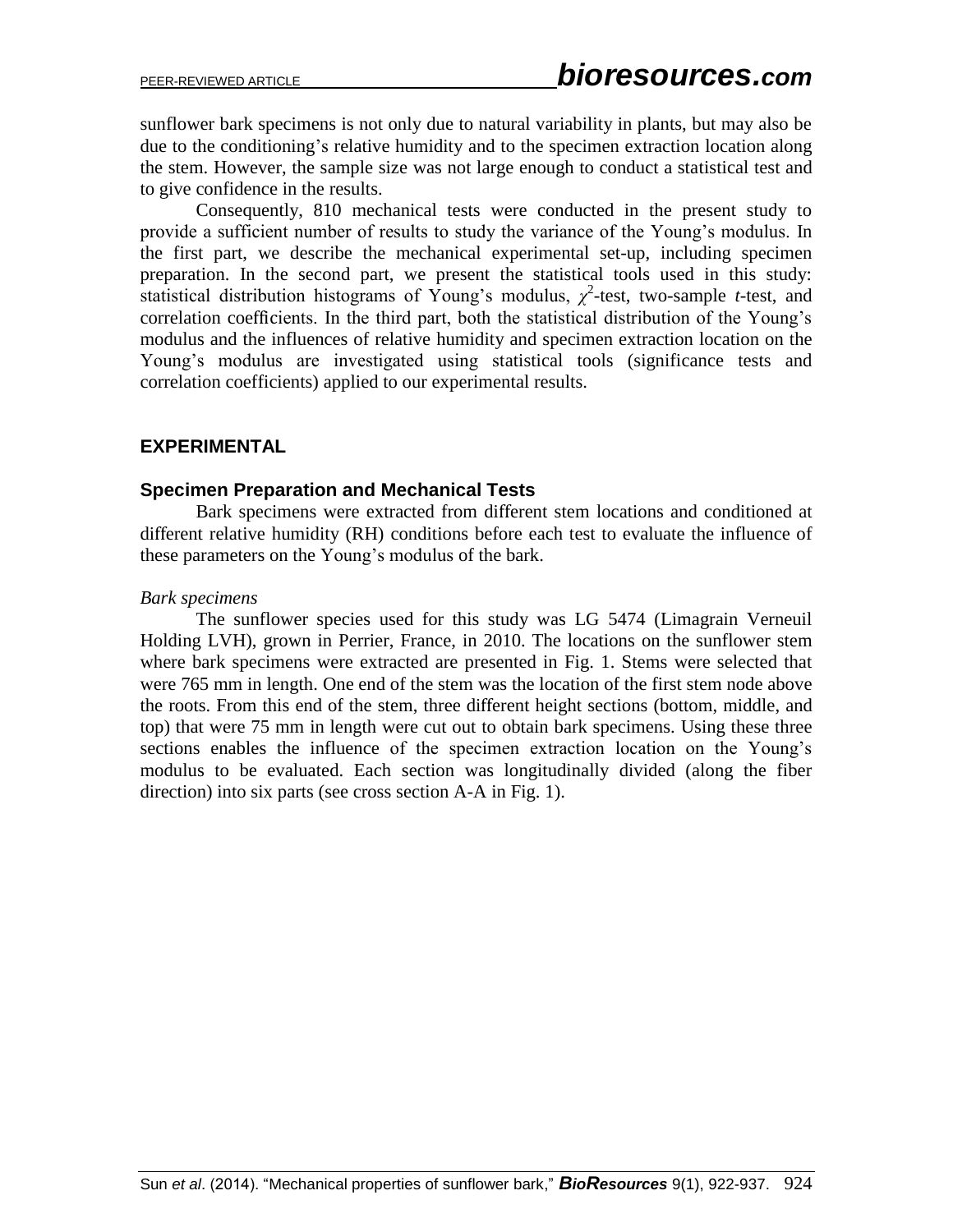

### **Fig. 1.** Specimen extraction locations

These six parts were processed to obtain rectangular bark specimens. For this, the inner part of the bark was carefully polished with sandpaper to remove the protruding material (*i.e.,* xylem-type tissue). This process did not influence the test result because the quantity of xylem-type tissue removed was small when compared to the quantity of bark. In this study, 270 bark specimens were obtained to provide sufficient data for statistical tests. They were cut from 15 different stems. This means that there were 90 specimens at each specific height location, which accounted for one-third of the total quantity. Each specimen was reconditioned at a different RH before each mechanical test.

### *Humidity conditioning*

Specimens were conditioned in chambers at different RH values before testing to evaluate the influence of the specimen's moisture content on the Young's modulus. The RH conditioning values used for this study were 0% RH, 33% RH, and 75% RH. The conditioning chamber at 0% RH was an oven set at 60  $^{\circ}$ C and equipped with P<sub>2</sub>O<sub>5</sub> desiccant. The 33% RH and 75% RH conditioning chambers were constructed using the method described in ISO Standard 483:2006 (ISO 483, 2006), *i.e.*, different saturated aqueous solutions were placed in the chambers: saturated solution of magnesium chloride for 33% RH; and saturated solution of sodium chloride for 75% RH. The temperature in the chambers was equal to the room temperature. According to the experimental observations obtained in a previous study (Sun *et al.* 2013), specimens were kept in the chamber for at least three days to reach moisture equilibrium. The room temperature at the end of the conditioning stage was  $20 \pm 2$  °C.

### *Mechanical tests*

Tensile tests were carried out on a Deben MICROTEST 2KN testing machine (Deben UK Ltd., Edmunds, Suffolk, UK), which is suitable for testing small specimens. The machine was equipped with a 2-kN load cell. The cross-head displacement rate during the tests was equal to 2 mm/min. The clamping length was 30 mm. Specimens were carefully clamped to prevent fiber damage and to ensure that the clamping force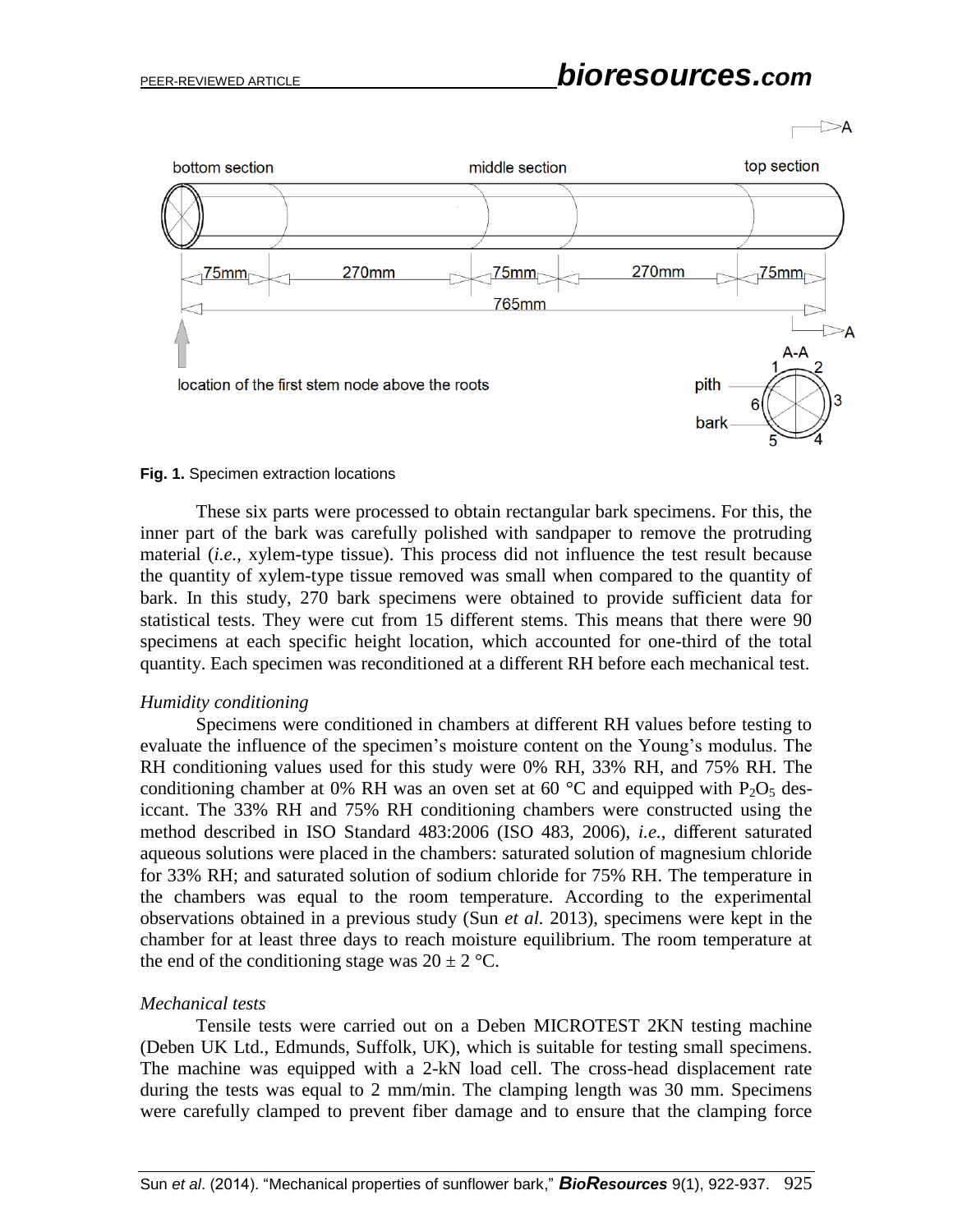was sufficient to avoid any test slippage. The room temperature during the mechanical tests was  $20 \pm 2$  °C.

# **Statistical Analysis Methods**

As noted above, the experimental results obtained in the study of Sun *et al.* (2013) exhibited significant variability. We therefore proceeded to characterize this variance using suitable statistical tools. The probability distribution function was first studied to determine the variance properties of the Young's modulus obtained at each RH and specimen extraction location. Knowing the probability distribution function is also important for choosing the correct statistical method for significance testing. The RH value and specimen extraction location were examined to determine if they had a significant influence on the Young's modulus. Finally, correlation coefficients were calculated to determine the potential statistical dependency of RH and extraction location on the Young's modulus.

## *Probability distribution test*

Histograms were used to determine some assumptions concerning the probability distribution of the Young's modulus of sunflower bark. A statistical hypothesis test was then performed to determine the distribution followed by the sunflower bark. *I) Statistical histograms*

In statistical analysis, the histogram, one of the most relevant graphs, visually and directly presents the frequency distribution of a dataset (Chiang 2003). Hence, the frequency distribution histograms of the Young's modulus were plotted. These distribution histograms were used to model the probability distribution function of the data. Statistical hypothesis testing, described in the following section ("*Statistical hypothesis testing of probability distributions*"), was performed on these datasets with the various probability distribution functions estimated from the histograms. The selection of the bin number (or bin size) is important for the representation and the description of histograms. A large bin number may generate perturbations, while a small bin number may lead to a loss of information. Previous methods for determining the bin numbers (Sturges 1926; Scott 1979) have these disadvantages. In the present work, we propose a method that has recently been suggested by Shimazaki and Shinomoto (2007). In the cited paper, the optimal bin number is determined by minimizing an estimated cost function obtained from a modified mean integrated square error (MISE) method. The MISE supplies the error between the estimated probability density represented by the histogram and the actual (and unknown) probability of a dataset.

## *II) Testing statistical hypothesis of probability distributions*

Once the statistical data had been obtained, it was necessary to determine the probability distribution. For this purpose, we used statistical hypothesis testing on the experimental Young's modulus distribution of the bark. The hypothesis testing for the probability distribution consists of the following steps:

- Stating a null hypothesis  $H_0$ : The probability distribution of the Young's modulus,  $E_{location}^{RH}$ , of the sunflower bark extracted at a certain location and preconditioned at a certain RH follows either a normal, log-normal, or Weibull distribution.
- Deciding whether to reject or accept  $H_0$ : The decision is often taken with a probability threshold,  $\alpha$ , which is called the significance level. If the *p*-value $<\alpha$ ,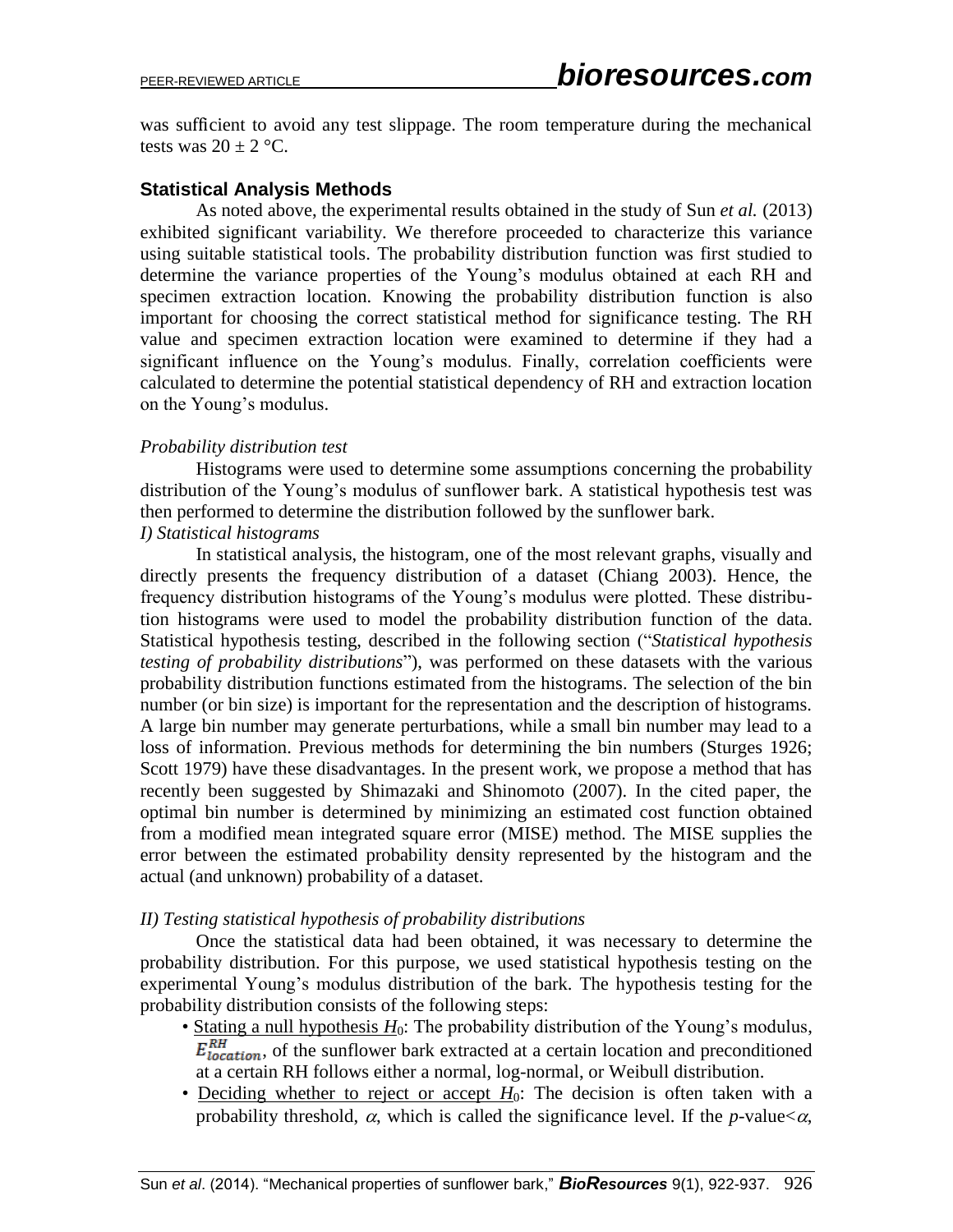then  $H_0$  is rejected and the difference between the probability distribution of the  $E_{location}^{RH}$  and the currently tested distribution is significant. If the *p*-value> $\alpha$ , then  $H_0$  is accepted, and the difference between the probability distribution of the  $E_{location}^{RH}$  and the currently tested distribution is not significant. This means that we cannot reject the hypothesis that the data follow the current tested distribution function. The  $\alpha$  value is conventionally chosen to be 0.05 because this is the critical point between weak and strong evidence against  $H_0$ , as described by Wasserman (2004). The *p*-value is the probability of wrongly rejecting  $H_0$  if it is in fact true. Thus, the *p*-value is also a measure of the evidence against  $H_0$ .

Therefore, the smaller the *p*-value is, the stronger the evidence against  $H_0$ :

- *p*-value<0.01: very strong evidence against  $H_0$ ;
- $\blacksquare$  0.01<*p*-value<0.05: strong evidence against *H*<sub>0</sub>;
- 0.05  $\lt p$ -value  $\lt 0.1$ : weak evidence against  $H_0$ ;
- $\blacksquare$  *p*-value>0.1: little or no evidence against *H*<sub>0</sub>.

In the present work, the  $\chi^2$ -test was conducted for hypothesis testing using the chisquared goodness-of-fit function, *chi2gof*, in the statistical toolbox of the MATLAB software program (MATLAB 2009). Using this function enabled us to obtain the *p-*value to perform hypothesis testing. The  $\chi^2$ -test was performed by assembling the data into bins, calculating the observed and expected counts for these bins, and computing the  $\chi^2$ test. The expected counts should be at least 5 to validate the  $\chi^2$  approximation. The  $\chi^2$ test is sensitive to the choice of bins. There is no optimal choice for the bin width for the  $\chi^2$ -test; however, reasonable choices should produce similar results. The *chi2gof* function of MATLAB sets the number of bins to 10 by default, and bins with an expected count less than 5 are pooled with neighboring bins until the count in each extreme bin is at least 5. The  $\chi^2$ -test equation is,

$$
\chi^2 = \sum_{i=1}^{N} \frac{(o_i - E_i)^2}{E_i}
$$
 (1)

where  $O_i$  are the observed counts in each bins concerned by the tested data,  $E_i$  is the expected count in each bin corresponding to the current tested probability distribution, and *N* is the number of bins. The corresponding *p*-value is found in the statistical  $\chi^2$ -test table.

### *Significance test*

The purpose of the significance test is to evaluate the significance of the differences in the mean values of the Young's modulus obtained at various locations and RH values. This allows us to determine if the specimen extraction location and the moisture content of the specimens influence the Young's modulus. Testing methods depend on the normality of the data. The two-sample Student *t-*test is the most commonly used method to evaluate the differences in the means of two datasets. To use the *t*-test, the datasets must exhibit a normal distribution. As described earlier, the normality assumption can be evaluated by observing the data distribution (*via* histograms) and by performing a normality hypothesis test. The mean value of a dataset is denoted as mean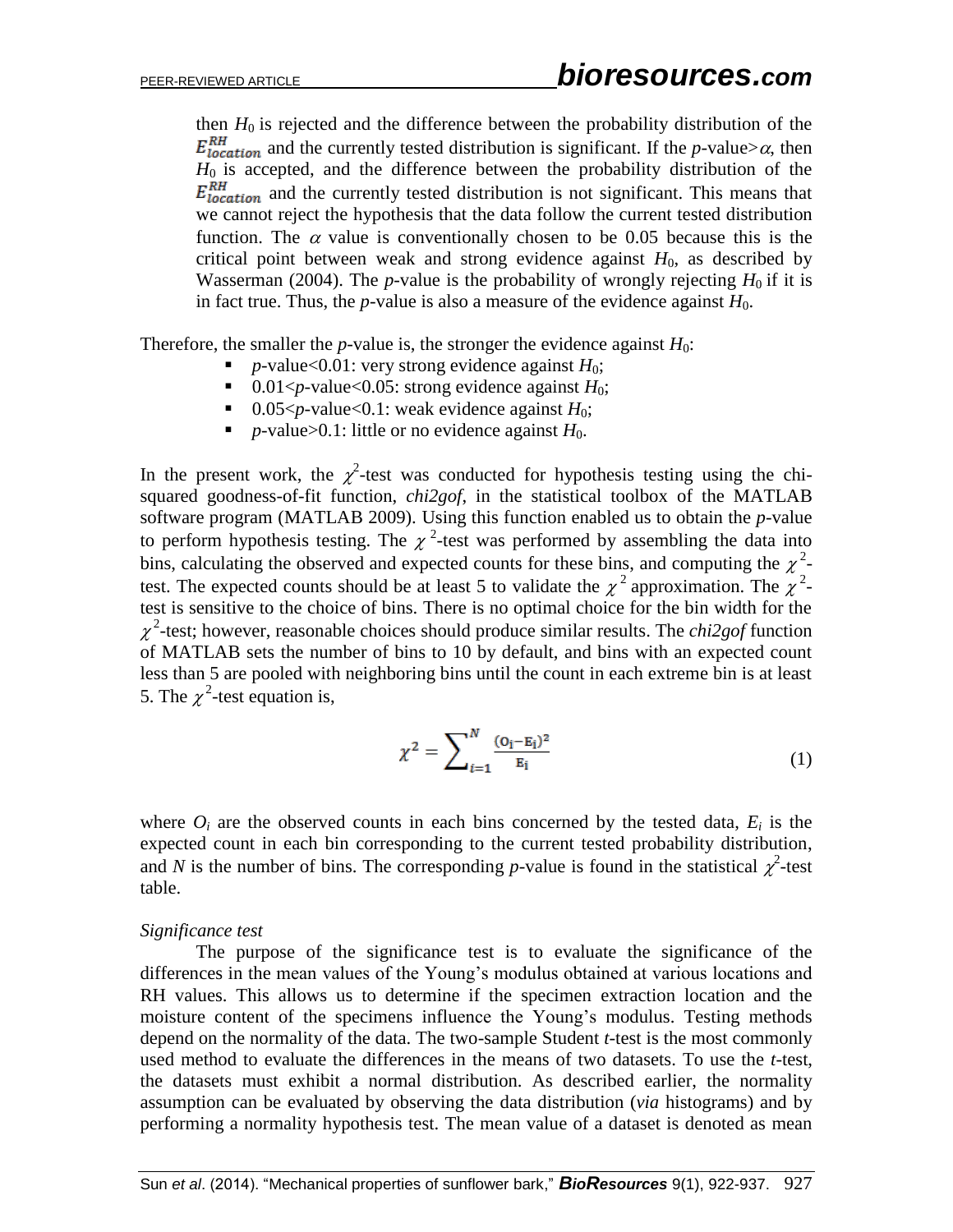$(E_{location}^{RH})$ . The two-sample *t*-test procedure consists of the following steps (Wasserman 2004):

- Establishing the null hypothesis  $H_0$ : For example, mean( $E_{bottom}^{33\%}$ ) = mean( $E_{middle}^{33\%}$ ) is denoted as  $M_1 = M_2$ .
- Applying the statistical test:

$$
t = \frac{M_1 - M_2}{\sqrt{\frac{s_2^2 - s_1^2}{n_2 - n_1}}} \tag{2}
$$

where  $s_1$  and  $s_2$  are the dataset standard deviations and  $n_1$  and  $n_2$  are the dataset sample sizes.

- Finding the *p-*value in the Student *t* distribution table.
- Comparing the  $\alpha$  value (*e.g.*,  $\alpha = 0.05$ ) and the *p*-value: As has been described earlier in the previous section ("*Probability distribution test"*). Here the difference between mean( $E_{bottom}^{33\%}$ ) and mean( $E_{middle}^{33\%}$ ) is significant when the *p*value $<\alpha$ . This test can be performed using the two-sample *t*-test function, *ttest*2, in the statistical toolbox of the MATLAB software program (MATLAB 2009).

In the case of non-normality of the data, the Mann-Whitney *U* test (a nonparametric test of the  $H_0$ ) can be performed in the place of the two-sample *t*-test (Sijtsma and Emons 2010). The main advantage of the *U* test is it does not require a normally distributed data set. The *U* test method is different for small and large samples  $(n_1, n_2 > 20)$ . Because the present study has a large sample size, the determined *U* value in the test is assumed to be normally distributed. Taking the  $H_0$  of mean( $E_{bottom}^{33\%}$ ) = mean( $E_{middle}^{33\%}$ ) as an example, the test procedure is as follows:

- Arranging the data: Arranging all the data of the two datasets  $E_{bottom}^{33\%}$  and  $\overline{E}$   $\frac{33\%}{middle}$  into a single ranked series, then adding up the ranks of the data that come from the dataset  $E_{bottom}^{33\%}$  and  $E_{middle}^{33\%}$ . The sums are denoted as R<sub>1</sub> and R<sub>2</sub>, and they have the relationship  $R_1 + R_2 = (n_1 + n_2)(n_1 + n_2 + 1)/2$ .
- Determining  $U = min(\underline{U_1}, \underline{U_2})$  with:

$$
\begin{cases}\nU_1 = R_1 - \frac{n_1(n_1 + 1)}{2} \\
U_2 = R_2 - \frac{n_2(n_2 + 1)}{2}\n\end{cases}
$$
\n(3)

• Calculating  $\mu_{\text{II}}$  and  $\sigma_{\text{II}}$ , the mean and standard deviation of *U*, respectively: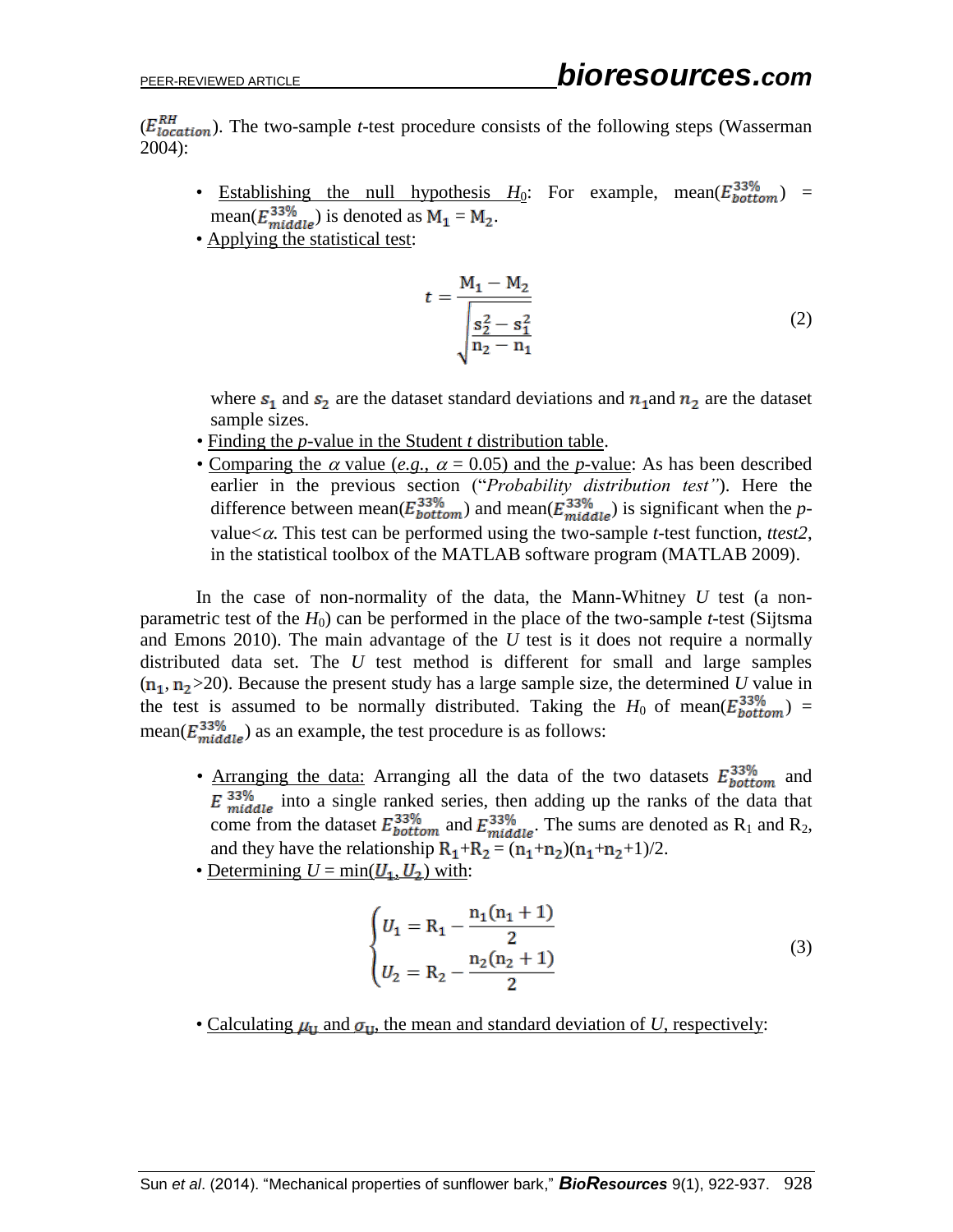# PEER-REVIEWED ARTICLE *bioresources.com*

$$
\mu_{\mathbf{U}} = \frac{n_1 n_2}{2}
$$
\n
$$
\sigma_{\mathbf{U}} = \sqrt{\frac{n_1 n_2 (n_1 + n_2 + 1)}{2}}
$$
\n(4)

• Calculating the standard normal statistic:

$$
z = \frac{(U - \mu_U)}{\sigma_U} \tag{5}
$$

• Determining the *p-*value from the statistical *z*-table (normal distribution): The decision rule here is the same as that described for the two-sample *t-*test. This test can be carried out using the Wilcoxon rank sum test function, *ranksum*, in the statistical toolbox of the MATLAB software program (MATLAB 2009).

### *Correlation coefficient between different testing conditions*

Specimens were expected to show a statistical dependence according to their extraction location and the RH. This dependence may be estimated by calculating the correlation coefficient. The correlation coefficient represents the strength of a linear relationship between the variables (in this study, the specimen extraction locations and the RH). It is calculated with the correlation coefficients function, *corrcoef*, of the MATLAB software program (MATLAB 2009). DAT A is an  $N \times 2$  matrix in which the rows are the observations and the columns are the two different testing conditions (*e.g*., different RH for the same specimen extraction location, or different specimen extraction locations for the same RH). N is the number of specimens for which the testing results are used. It is smaller than 90 because in the present study some specimens were damaged during the cycle of the tests. The correlation coefficient  $R(i,j)$  of the  $2\times 2$ symmetric correlation matrix R is calculated as follows:

$$
R(i,j) = \frac{Cov(i,j)}{\sqrt{Cov(i,i)Cov(j,j)}}
$$
(6)

where  $Cov$  is the covariance matrix of DAT A, and  $R(i, j)$  is the correlation coefficient between two testing conditions that correspond to row *i* and column *j* in the R matrix.

## **RESULTS AND DISCUSSION**

### **Mechanical Test Results**

The Young's modulus of the sunflower bark tested at different specimen extraction locations and RH is now discussed. The box plot of the experimental results is presented in Fig. 2. Two trends can be observed: the Young's modulus increased as the specimen extraction height increased, and it decreased as the RH or the specimen moisture content increased. However, the high standard deviations make it difficult to confirm these trends. A significance test was therefore performed to evaluate the significance of the difference between these results (see "*Influence of RH and specimen*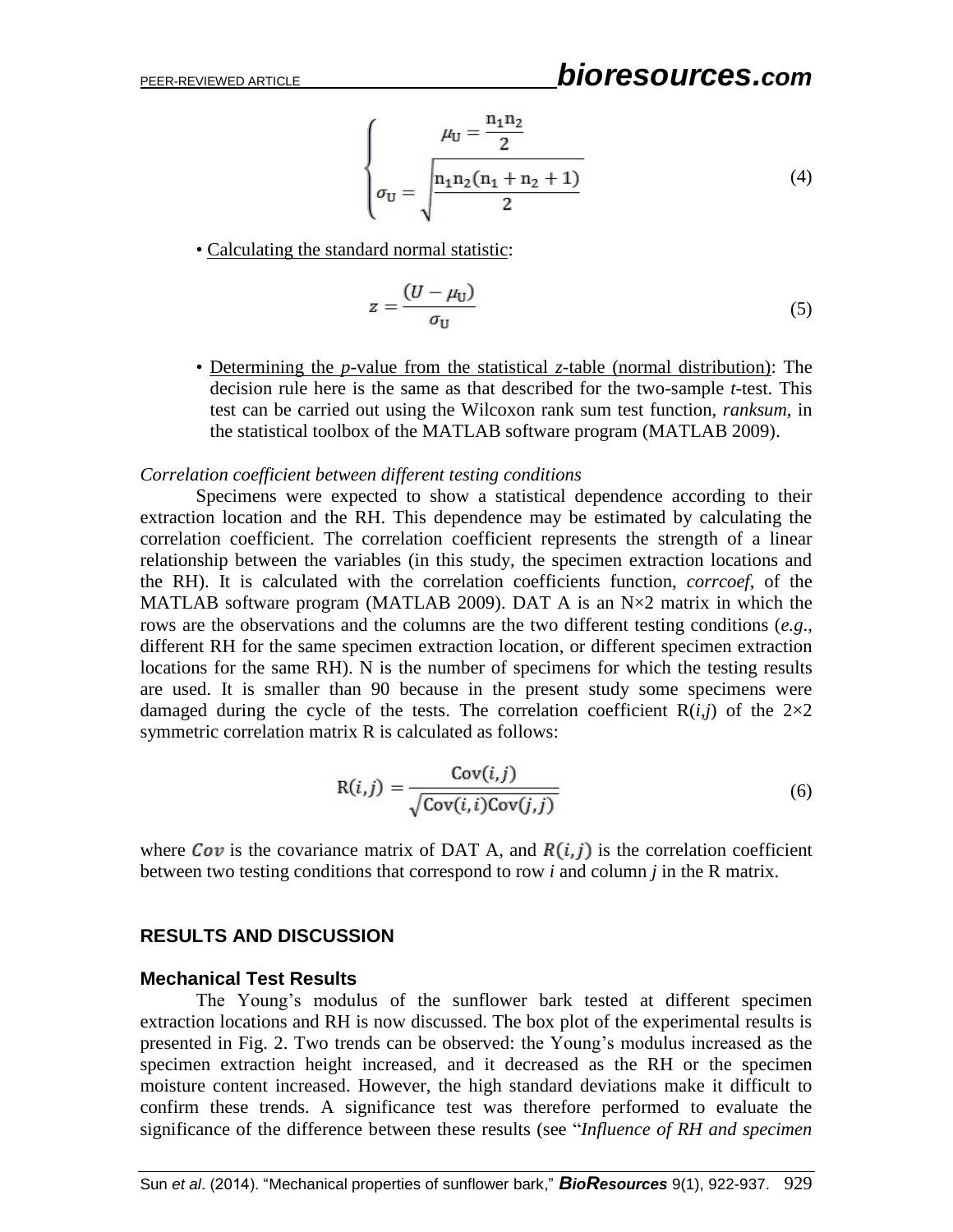*extraction location*") from the probability distributions determined in "*Probability distribution*". In each case, the correlation relationship between the Young's modulus obtained for different RH and the specimen extraction location is determined. The results obtained are presented and discussed in "*Young's modulus correlation coefficient between different testing conditions*".



**Fig. 2.** Box plot of the Young's modulus of bark

## *Probability distribution function*

Figure 3 represents a typical histogram and probability function plots. The plotted dataset is for the specimens at 0% RH for the bottom location. In Fig. 3-(a), the fitted normal, Weibull, and log-normal distributions are superimposed. The empirical normalized cumulative distribution functions (CDF) for these three distributions are presented in Fig. 3-(b)-(c)-(d). Both the histogram and the empirical CDF plots were in good agreement with the fitted normal, Weibull, and log-normal distributions. Thus, the nine datasets in Fig. 2 may potentially follow normal, Weibull, and log-normal distributions. The objective now was to refine this first conclusion by performing hypothesis tests assuming either normal, Weibull, or log-normal distributions. It is worth recalling that (i) the null hypothesis cannot be rejected when the *p-*value is greater than 0.05, and (ii) the greater the *p-*value, the weaker the evidence against the null hypothesis (Wasserman 2004).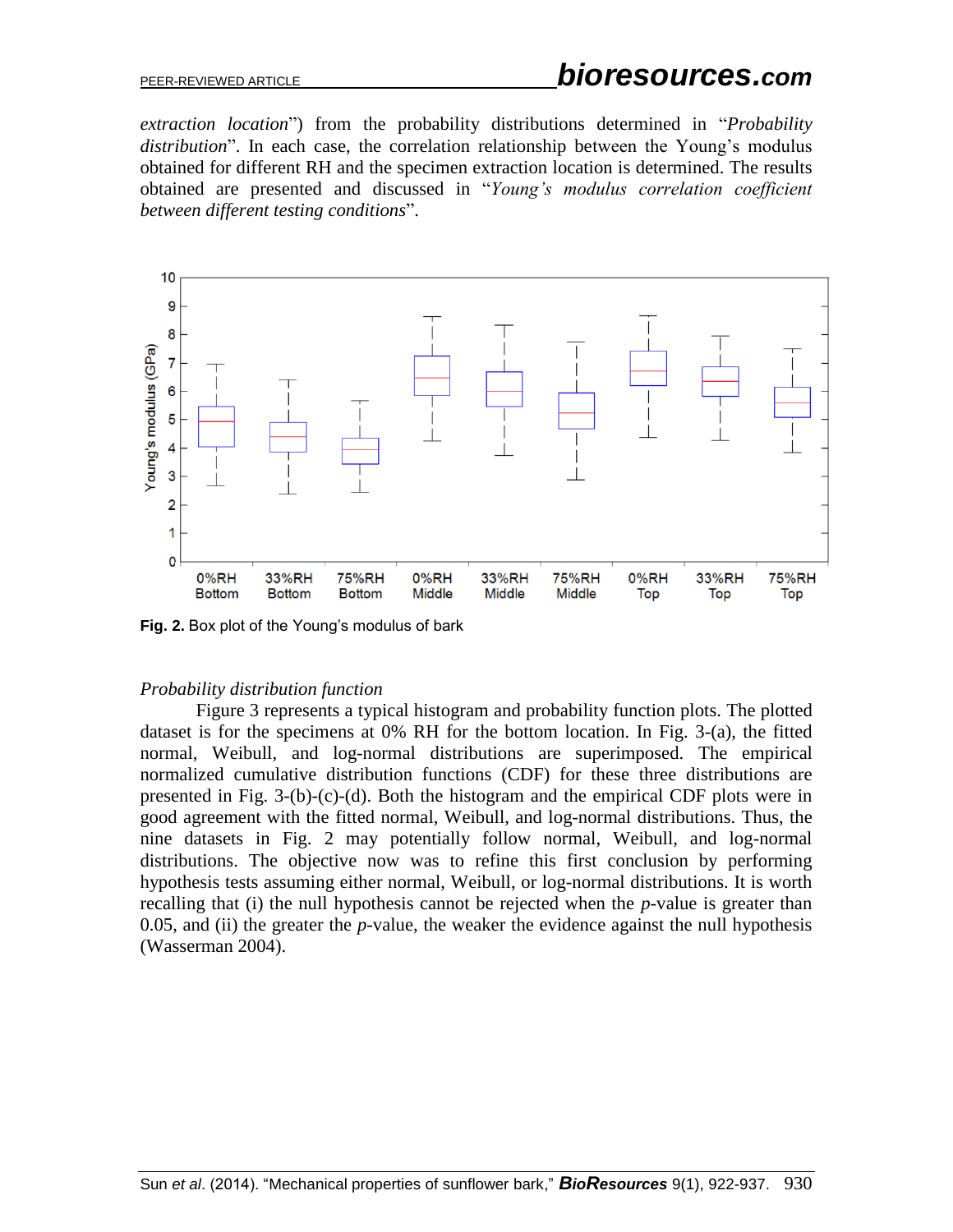PEER-REVIEWED ARTICLE *bioresources.com*



**Fig. 3.** Histogram and probability plot at 0% RH and bottom location: (a) Histogram; (b) normal probability plot; (c) log-normal probability plot; and (d) Weibull probability plot

From the results of the distribution test presented in Fig. 4, it can be said that all the *p-*values were greater than 0.1. The only exception to this observation was for the 0% RH-top dataset assuming a Weibull distribution; in this case, the *p-*value was equal to 0.018 and thus much smaller than 0.05. This is because the observed counts were significantly lower than the expected total counts for the Young's modulus range of 4.37 to 6.09 GPa and the observed counts were greater for the range of 6.09 to 6.95 GPa. This observation can be verified by examining the details of the test results. In conclusion, the normal and the log-normal distributions are followed by all nine datasets. This conclusion is obtained at a 95% significance level, where  $\alpha$  is equal to 0.05 (remembering that  $\alpha$ corresponds to the value from which  $H_0$  is accepted or rejected); thus, we can examine whether one of these two distributions is more representative of the datasets by comparing the *p-*values obtained for each of them. Among these nine datasets, six of them corresponded to a situation where the *p-*value of the normal distribution test was the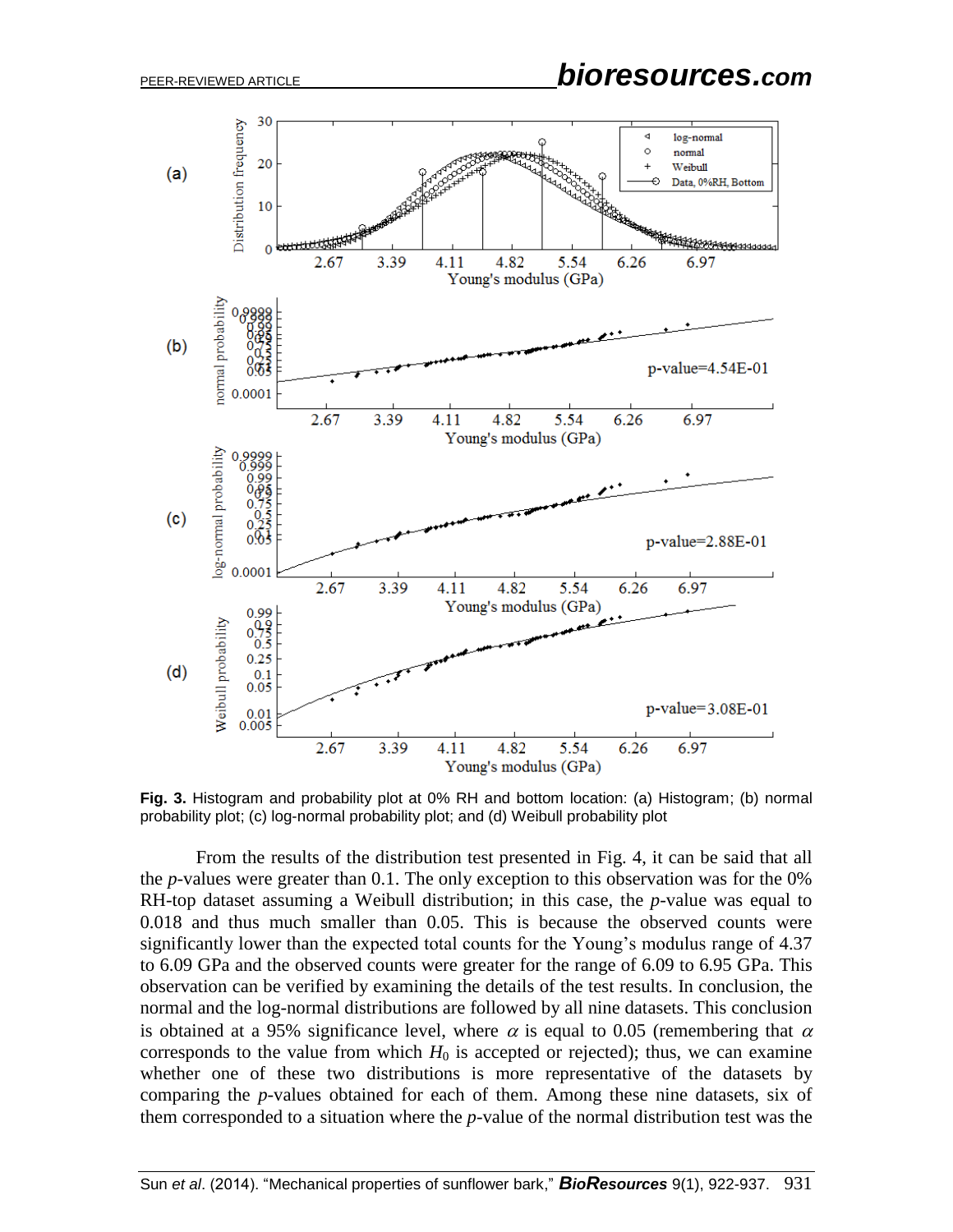highest, whereas the remaining three corresponded to a situation where the log-normal distribution was the highest. The *p-*value of the normal distribution function is, therefore in most cases, greater than that of both the Weibull and the log-normal distribution functions. This indicates that the evidence *against* the null hypothesis that the datasets follow a normal distribution is the weakest. Therefore, the final conclusion is that the datasets are more inclined to follow a normal distribution function. The two-tailed *t*-test was therefore only performed for the normal distribution function to determine the influence of both the RH and the specimen extraction location. This is discussed in the following section.



**Fig. 4.** *p-*values for all distribution tests

## *Influence of RH and specimen extraction location*

The influence of both the RH and the specimen extraction location is now analyzed. The *p-*values obtained from the two-sample *t-*test performed on the nine datasets are given in Fig. 5. It can be seen that the smaller the *p-*value, the stronger the evidence against the null hypothesis. *p-*values were less than 0.035 for all the test results. This indicated that the differences between the mean values of the datasets were significant for  $\alpha = 0.05$ . Concerning the influence of the specimen extraction location, it can be concluded from Fig. 5 that the differences between the middle and top locations for the three RH values were less significant than those between the bottom and middle locations. Indeed, the *p*-value of the former was the highest: *p*-value<sup>0%</sup>  $= 2.71 \times 10^{-2}$ ,  $= 3.44 \times 10^{-2}$ , p-value $^{75\%}_{\text{middle/ton}} = 6.90 \times 10^{-3}$ , and p-value $^{0\%}_{\text{bottom/middle}}$ and *p*-value<sup>75%</sup> and  $\mu$ -value<sup>75%</sup>  $\frac{10^{-16}}{2}$ . Moreover, for the two-sample *t*-test between the middle and the top locations, the *p-*value was the smallest at 75% RH. Consequently, the difference between the Young's modulus obtained at the middle and the top locations was the most significant.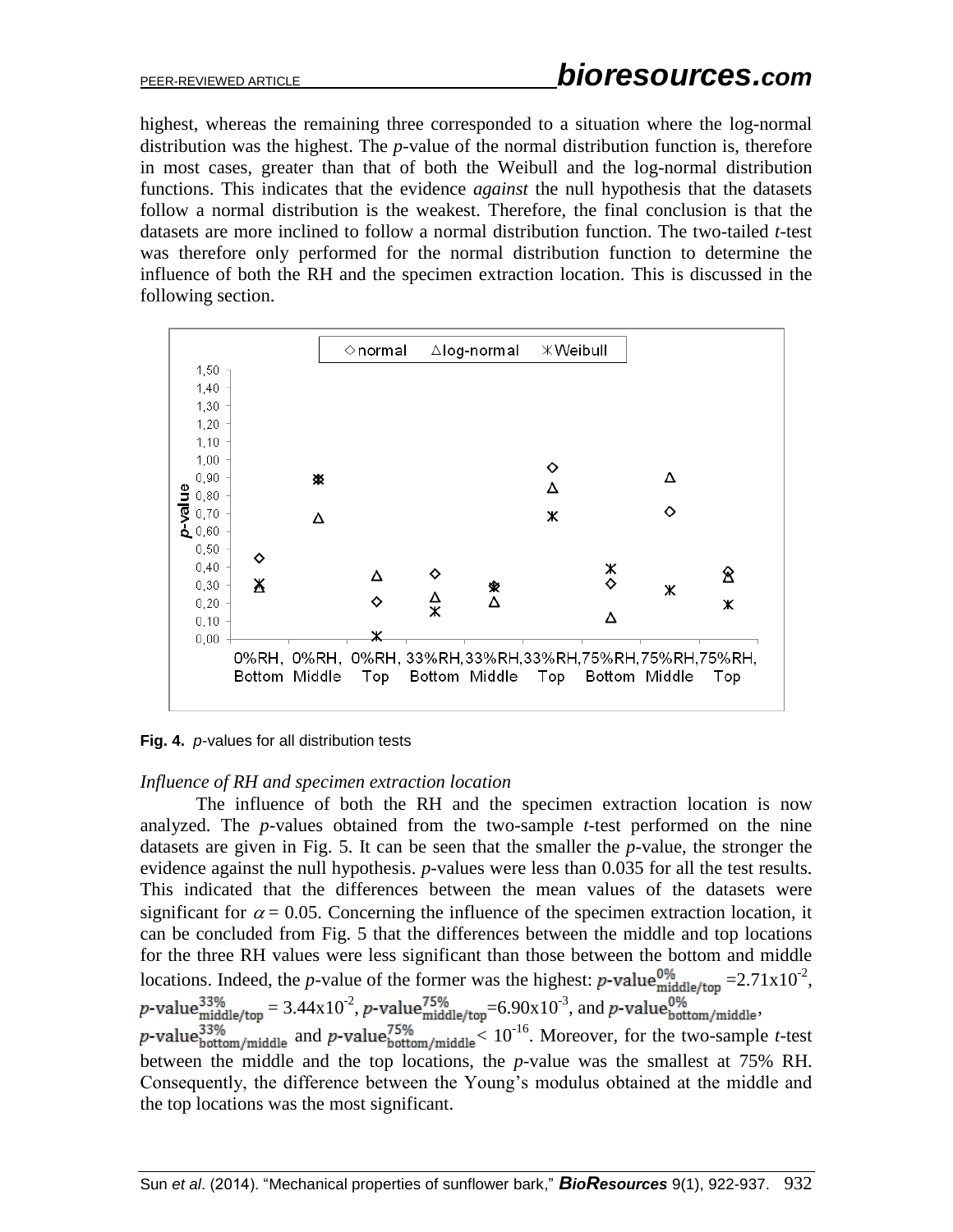

**Fig. 5.** *p-*values for the two-sample *t-*test

For the influence of RH, it can be observed at the same location that the *p-*value of the two-sample *t-*tests between 0% RH and 33% RH was always greater than that obtained between 33% RH and 75% RH. Hence, the difference between 33% RH and 75% RH is the greatest. In conclusion, both the specimen moisture content and the specimen extraction location have a significant influence on the Young's modulus when  $\alpha$ =0.05. Hence, the Young's modulus significantly decreased with an increase of the specimen's RH conditioning. This confirmed the trend observed in our previous work (Sun *et al.* 2013). In the latter case, it was due to water softening the cells of the fiber wall (Li 2006). Furthermore, the decrease was more significant when the RH value increased from 33% to 75%. This was probably because the difference between 33% RH and 75% RH is greater. It can also be said that the Young's modulus of the sunflower bark tended to increase with specimen extraction location along the stem. This increase was greater from the bottom to the middle than from the middle to the top. This confirmed our earlier conclusion (Sun *et al*. 2013): the increase of the Young's modulus of sunflower bark with specimen extraction location along the stems was due to the increase in the sclerenchyma content, which is a rigid material and is more visible between the bottom and the middle. This observation of Young's modulus was also due to the decrease in the porosity of the bark along the stem.

### *Young's modulus correlation coefficient between different testing conditions*

Some relevant correlation coefficients extracted from the correlation matrices are presented in Tables 1 and 2. In Table 1, the correlation that existed between the Young's modulus and the RH value is clearly evidenced for each specimen extraction location, as exemplified by the high correlation coefficient obtained in each case. In Table 2, the correlation coefficients were much lower than in the previous case. This indicated that the correlation between the Young's modulus and the specimen extraction location was much lower than the correlation between the Young's modulus and the RH value.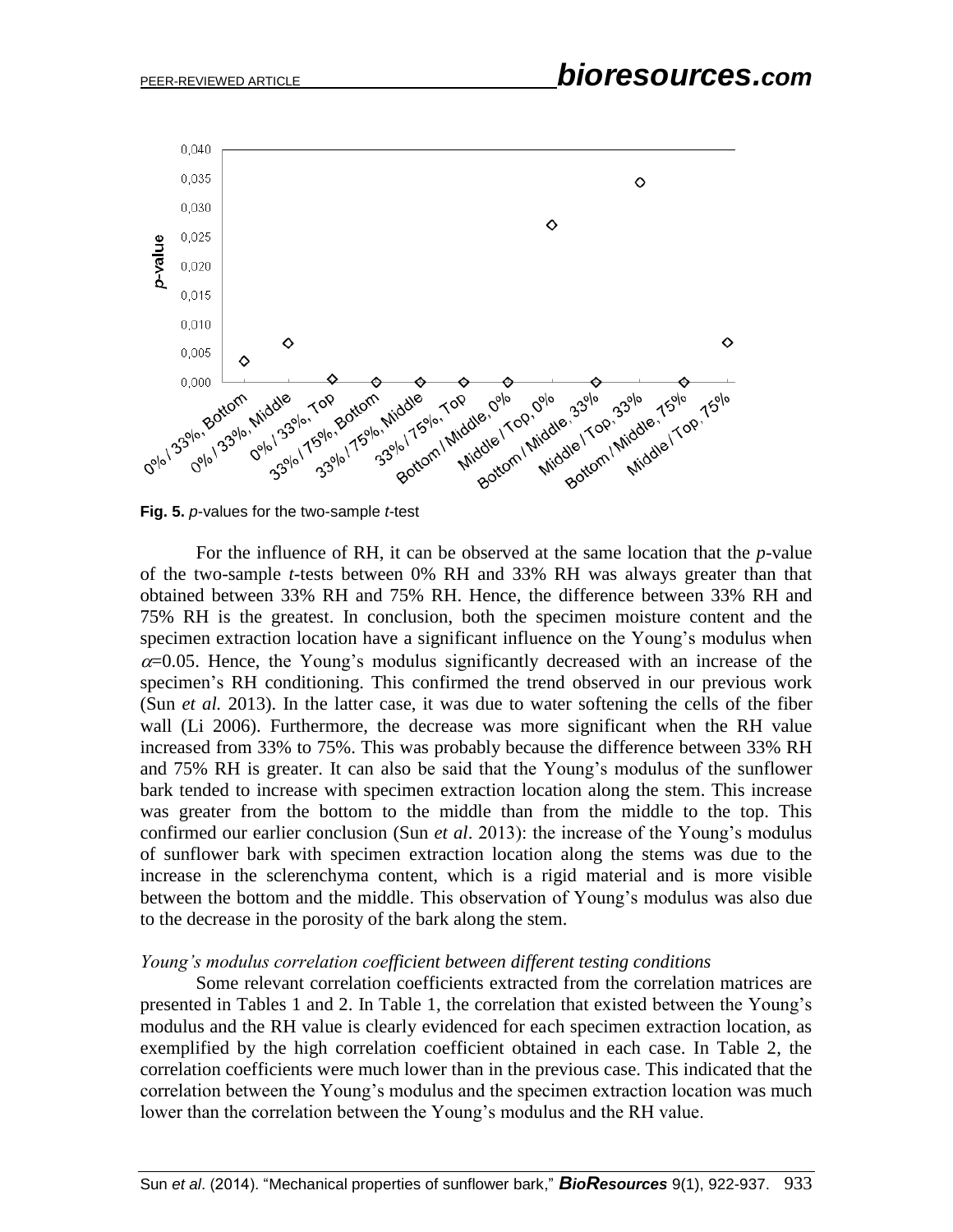| R(0B, 33B) | R(33B, 75B) | R(0B, 75B) | Mean(B) | Standard deviation |
|------------|-------------|------------|---------|--------------------|
| 0.81       | 0.64        | 0.71       | 0.72    | 0.08               |
| R(0M, 33M) | R(33M, 75M) | R(0M, 75M) | Mean(M) | Standard deviation |
| 0.76       | 0.57        | 0.60       | 0.64    | 0.10               |
| R(0T, 33T) | R(33T, 75T) | R(0T, 75T) | Mean(T) | Standard deviation |
| 0.56       | 0.56        | 0.46       | 0.53    | 0.05               |

0, 33, and 75 are 0%, 33%, and 75% RH, respectively; B, M, and T are bottom, middle, and top, respectively

**Table 2.** Correlation Coefficients between Different Specimen Extraction Locations

| R(0B, 0M)   | R(0M, 0T)   | R(0B, 0T)   | Mean(0)     | Standard deviation |
|-------------|-------------|-------------|-------------|--------------------|
| 0.24        | 0.01        | 0.24        | 0.16        | 0.11               |
| R(33B, 33M) | R(33M, 33T) | R(33B, 33T) | Mean(33)    | Standard deviation |
| 0.41        | 0.26        | 0.10        | 0.26        | 0.16               |
| R(75B, 75M) | R(75M, 75T) | R(75B, 75T) | Mean $(75)$ | Standard deviation |
| 0.42        | 0.22        | 0.13        | 0.26        | 0.15               |

0, 33, and 75 are 0%, 33%, and 75% RH, respectively; B, M, and T are bottom, middle, and top, respectively

This difference between correlation coefficients obtained in each case can be partially explained as follows. In the first case, the Young's modulus is obtained with the same specimens for various RH values. In the second case, however, the tested specimens are not the same because they are extracted from different stem locations, which can have, for instance, different maturation and growth conditions along the stem. These differences potentially induce greater variability, which partially contributes to the lower correlation coefficients. A typical correlation curve of the Young's modulus at 0% and 33% RH is presented in Fig. 6. The linear dependence is clearly visible.



**Fig. 6.** Correlation relationship between 0% and 33% RH at the bottom specimen extraction location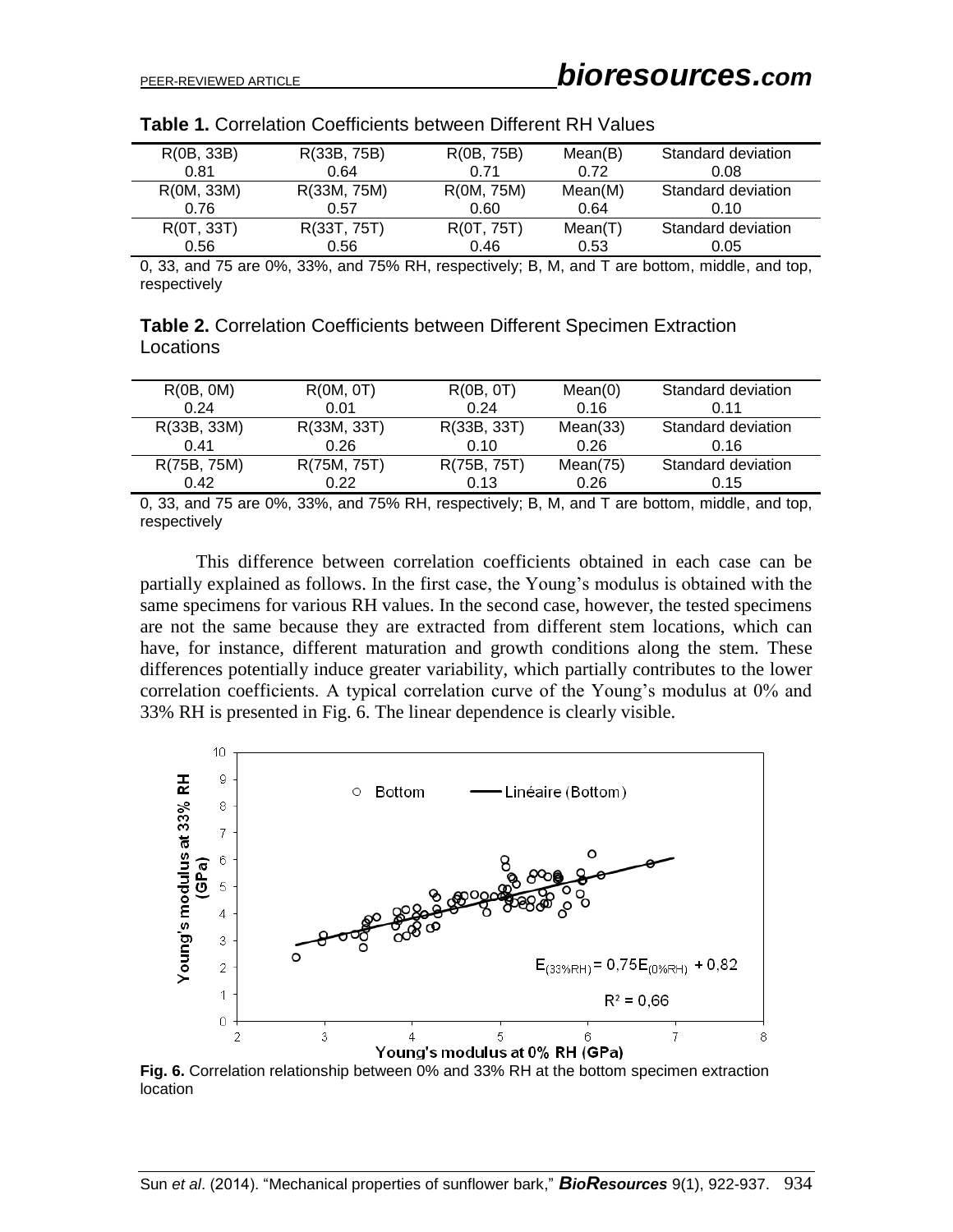Similar figures can be obtained for the other RH values and locations (not shown). In each case, a linear regression equation was obtained. These equations are shown in Table 3.

| Location      | RH           | Linear equations                        | Coefficient of determination r <sup>2</sup> |
|---------------|--------------|-----------------------------------------|---------------------------------------------|
| <b>Bottom</b> | $0\% - 33\%$ | $E_{33%RH} = 0.75E_{0%RH} + 0.82$       | 0.66                                        |
|               | 33%-75%      | $E_{75%RH} = 0.6E_{33%RH} + 1.28$       | 0.51                                        |
|               | 0%-75%       | $E_{75\%RH}$ = 0.58 $E_{0\%RH}$ + 1.13  | 0.54                                        |
| Middle        | $0\% - 33\%$ | $E_{33%RH} = 0.68E_{0%RH} + 1.68$       | 0.51                                        |
|               | 33%-75%      | $E_{75\%RH}$ = 0.56 $E_{33\%RH}$ + 1.94 | 0.36                                        |
|               | $0\% - 75\%$ | $E_{75\%RH}$ = 0.47 $E_{0\%RH}$ + 2.32  | 0.31                                        |
|               | $0\% - 33\%$ | $E_{33%RH} = 0.55E_{0%RH} + 2.62$       | 0.54                                        |
| Top           | 33%-75%      | $E_{75\%RH}$ = 0.62 $E_{33\%RH}$ + 1.77 | 0.31                                        |
|               | 0%-75%       | $E_{75\%RH}$ = 0.47 $E_{0\%RH}$ + 2.45  | 0.26                                        |

**Table 3.** Linear Regression of the Young's Modulus between Different RH

The average value of the slope of the nine corresponding lines was 0.59 (with a standard deviation equal to 0.09). The slope values tended to decrease with increasing RH between the different RH values (see column 2) and with increasing height of the specimen extraction location (see column 1). The linear regression equations representing the correlation between the Young's modulus and the different specimen extraction locations are not presented here because, as explained above, these parameters were less strongly correlated, thus leading to determination coefficients that were very small in comparison with those reported in Table 3.

# **CONCLUSIONS**

- 1. Hypothesis testing was performed on the datasets obtained in each case. Probability distribution tests showed that these datasets follow a normal distribution function.
- 2. Significance tests showed that the Young's modulus closely depended on both the RH value and the specimen extraction location. This modulus tended to significantly increase from the bottom to the top of the stems and tended to significantly decrease with increasing RH. Statistically, the difference in Young's modulus between the bottom and middle locations was more significant than the difference between the middle and the top locations at all RH values. Furthermore, the differences in the Young's modulus between the middle and the top locations were greater for the higher RH values. The difference in Young's modulus between 33% RH and 75% RH was greater than that between 0% RH and 33% RH. This was probably because the difference between 33% RH and 75% RH was greater.
- 3. The correlation coefficients between the Young's modulus at various RH and specimen extraction locations were characterized. It was found that the correlation coefficient between the Young's modulus and the RH value was greater than that obtained between the Young's modulus and the specimen extraction location. Finally, the linear regression equations relating the Young's modulus to the RH values were determined, which showed the dependence of the experimental results for a given extraction location.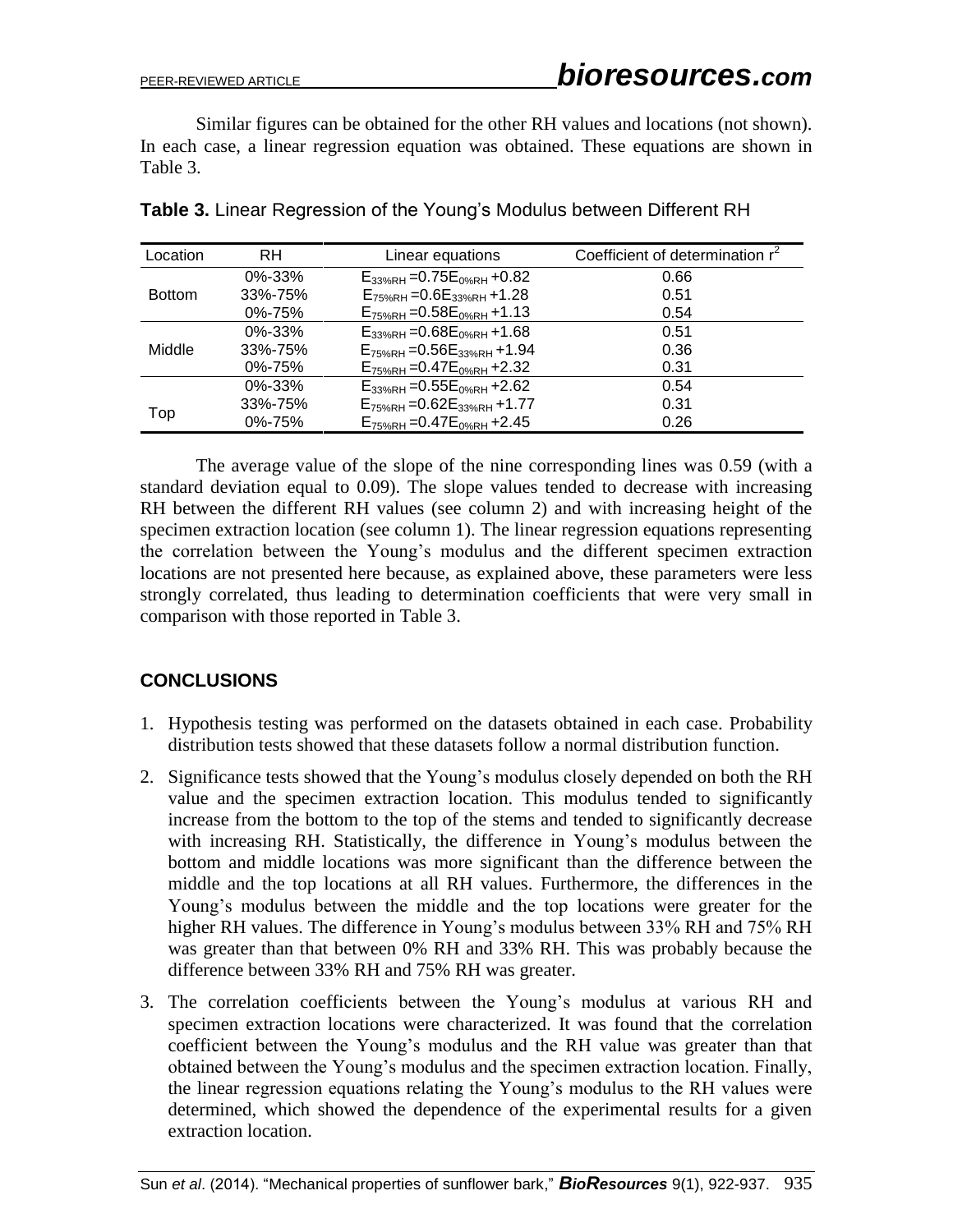## **ACKNOWLEDGMENTS**

The authors would like to acknowledge the French National Research Agency (ANR), Céréales Vallée, and ViaMéca for their financial support (ANR-10-ECOT-004 Grant). The authors are also grateful to Mr. D. Zheng for his contribution to the experimental part of this study.

# **REFERENCES CITED**

- Andersons, J., Spārniņš, E., Joffe, R., and Wallström, L. (2005). "Strength distribution of elementary flax fibres," *Compos. Sci. Technol.* 65(3-4), 693-702.
- Charlet, K., Jernot, J., Breard, J., and Gomina, M. (2010). "Scattering of morphological and mechanical properties of flax fibers," *Ind. Crops Prod.* 32(3), 220-224.
- Chiang, C. L. (2003). *Statistical Methods of Analysis*, World Scientific, Singapore.
- FAOSTAT. (2010). "FAO statistics division 2010: Europe sunflower seed area harvested," Food and Agriculture Organization (FAO) of the United Nations (http://faostat.fao.org/DesktopDefault.aspx?PageID=567).
- ISO 483. (2006). "Plastics Small enclosures for conditioning and testing using aqueous solutions to maintain the humidity at a constant value," UNE-EN ISO 483:2006, International Organization for Standardization, Geneva, Switzerland.
- Joffe, R., Andersons, J., and Wallström, L. (2003)*. "*Strength and adhesion characteristics of elementary flax fibres with different surface treatments," *Compos. Part A: Appl. Sci. Manuf.* 34(7), 603-612.
- Kargarfard, A., and Latibari, A. J. (2011). "The performance of corn and cotton stalks for medium density fiberboard production," *BioResources* 6(2), 1147-1157.
- Li, D. (2006). *Fiber Materials (Textile Higher Education Fifth Ministerial-Level Planning Materials)(Chinese Edition)*, China Textile & Apparel Press, Beijing.
- MATLAB (2009). Computer software, R2009 version. (http://www.mathworks.com/ products/matlab/). Last accessed March 2012.
- Panthapulakkal, S., Zereshkian, A. and Sain, M. (2006). "Preparation and characterization of wheat straw fibers for reinforcing application in injection molded thermoplastic composites," *Bioresource Technol.* 97(2), 265-272.
- Pulkkinen, I., Ala-Kaila, K., and Aittamaa, J. (2006). "Characterization of wood fibers using fiber property distributions," *Chem. Eng. Process.* 45(7), 546-554.
- Scott, D. (1979). "On optimal and data-based histograms," *Biometrika* 66(3), 605-610.
- Shimazaki, H., and Shinomoto, S. (2007). "A method for selecting the bin size of a time histogram," *Neural Comput.* 19(6), 1503-1527.
- Sijtsma, K., and Emons, W. (2010). "Nonparametric statistical methods," in: *International Encyclopedia of Education*, Third Ed., Vol. 7, P. Peterson, E. Baker, and B. McGaw (eds.), Elsevier, Oxford, pp. 347-353.
- Sturges, H. (1926). "The choice of a class interval," *J. Am. Stat. Assoc.* 21(153), 65-66.
- Sun, S., Mathias, J. D., Toussaint, E., and Grédiac, M. (2013). "Hygromechanical characterization of sunflower stems," *Ind. Crops Prod.* 46(4), 50-59.
- Viswanathan, R., and Gothandapani, L. (1999). "Mechanical properties of coir pith particle board," *Bioresource Technol.* 67(1), 93-95.
- Wang, D., and Sun, X. (2002). "Low density particleboard from wheat straw and corn